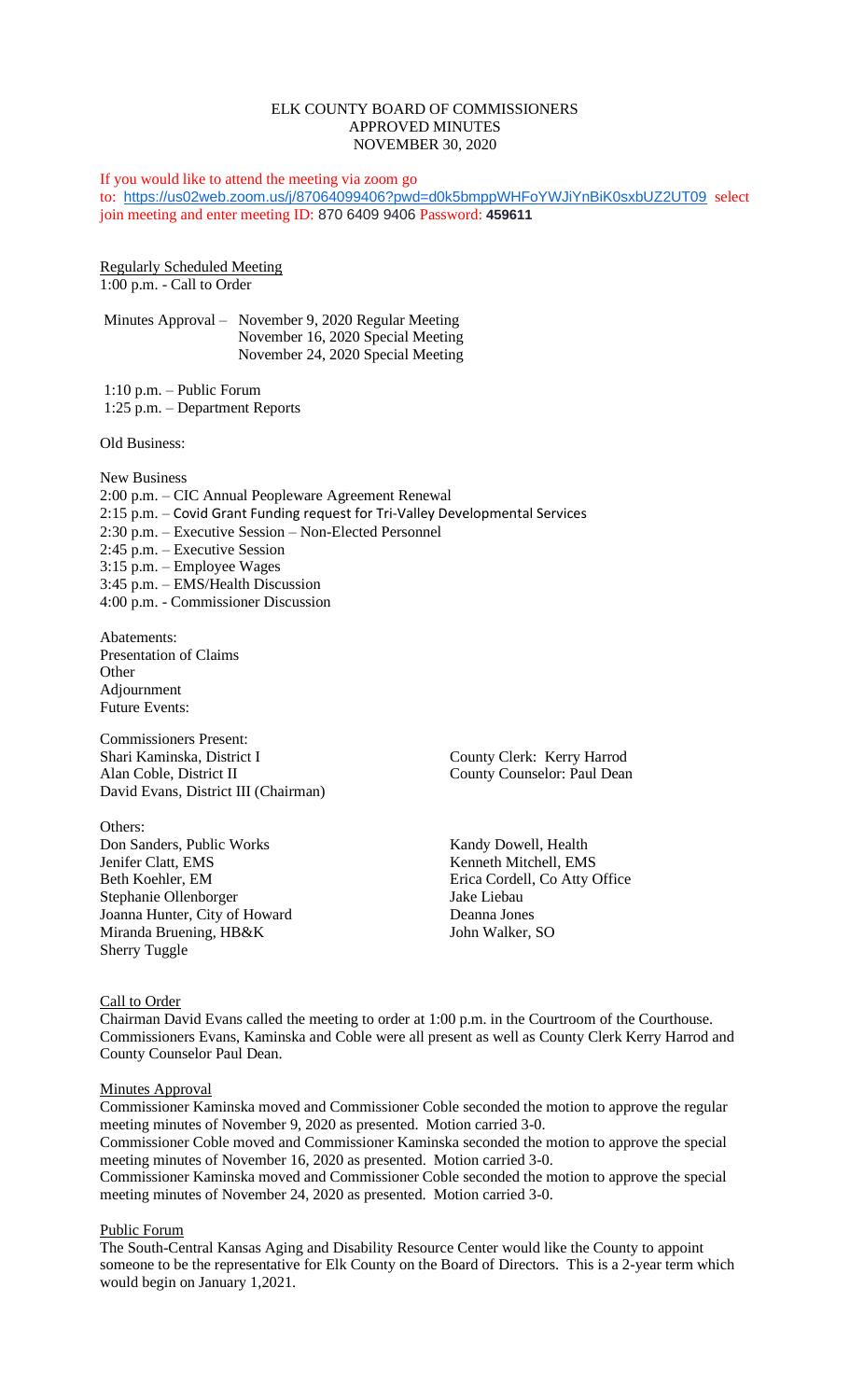The County would like to offer their condolences to the family of Jim Criger. Mr. Criger was a long-time Chief of the Rural Fire Department and very active with the County. Mr. Criger will be dearly missed. The old Howard National Bank is on the Kansas Register of Historic Places.

#### Emergency Management

Beth Koehler stated she hit a deer last Monday with the County vehicle and is getting estimates for KCAMP.

EMS

Jenifer Clatt stated Unit 205 is having issues with the air conditioner but is still in service. Parts will be ordered to fix the air conditioner. Mrs. Clatt said the department will be applying for a KRAFT Grant to help purchase a new cot. The grant will be submitted in December.

#### Health

Kandy Dowell stated the County is up to 55 total cases of COVID-19 with 15 of them being active. Mrs. Dowell will get an invoice for the cargo trailer to be used to transport vaccines and other medical supplies. Mr. Sanders will get an updated quote for a truck for the Health Department to pull the trailer. These items will be paid with the CARES money.

## Public Works

## Road

Don Sanders stated the Killdeer project is almost complete. Mr. Sanders said he has a few Road Department employees that are on quarantine.

Maintenance

The remodel work on the Register of Deeds office has begun.

Recycling

The department is on schedule, December  $5<sup>th</sup>$  Elk Falls and Longton, December  $12<sup>th</sup>$  Howard, and December 19th Moline.

## County Clerk

Kerry Harrod informed the Commission that several employees were not going to be able to attend the party and several others were concerned about having it due to the COVID-19 cases increasing. Commissioner Kaminska moved and Commissioner Coble seconded the motion to cancel the Christmas Party and compensate Cozy In Café in Longton a sum of \$200 for cancelation of the County Christmas Party. Motion carried 3-0.

Ms. Harrod stated all Coronavirus Relief Fund Memorandum of Agreements have been returned. Commissioner Kaminska moved and Chairman Evans seconded the motion to execute the Memorandum of Agreement for the Small Business Grant Program from Elk County to the Elk County Small Business Program. Motion carried 3-0.

Ms. Harrod asked if any modification need to be made to the office procedures of the Courthouse due to the increase of COVID-19 cases in the County. Commissioner Kaminska moved and Commissioner Coble seconded the motion to return Courthouse operations to by appointment only effective for the month of December. Motion carried 3-0. The Department Heads will have authority to staff their offices as they see fit.

## CARES Act Funding

Deanna Jones stated we need to finish spending the CARES money. The money has to be spent by December 30, 2020. Commissioner Kaminska will talk with USD 282 and USD 283 to see where they are at on the childcare program. Mrs. Jones will find out if the CARES money can be used for COVID quarantined employees.

## Tri Valley COVID Grant Funding

Tri Valley (New Beginnings) is requesting funds to purchase computer stations. Commissioner Kaminska moved and Chairman Evans seconded the motion to allocate \$2,656 of the CARES money out of the Health Department Reserve to support the Tri Valley Developmental Services purchase of computer communication stations. Motion carried 3-0.

#### CIC Annual Agreement

Commissioner Coble moved and Commissioner Kaminska seconded the motion to approve the Annual Noxious Weed Agreement in the amount of \$280.00. Motion carried 3-0.

## Executive Session 2:35 p.m.

Commissioner Coble moved and Chairman Evans seconded the motion to go into executive session for 10 minutes to discuss non-elected personnel with Jenifer Clatt, Kenneth Mitchell and Paul Dean present. Motion carried 3-0.

Back in Session 2:45 p.m.